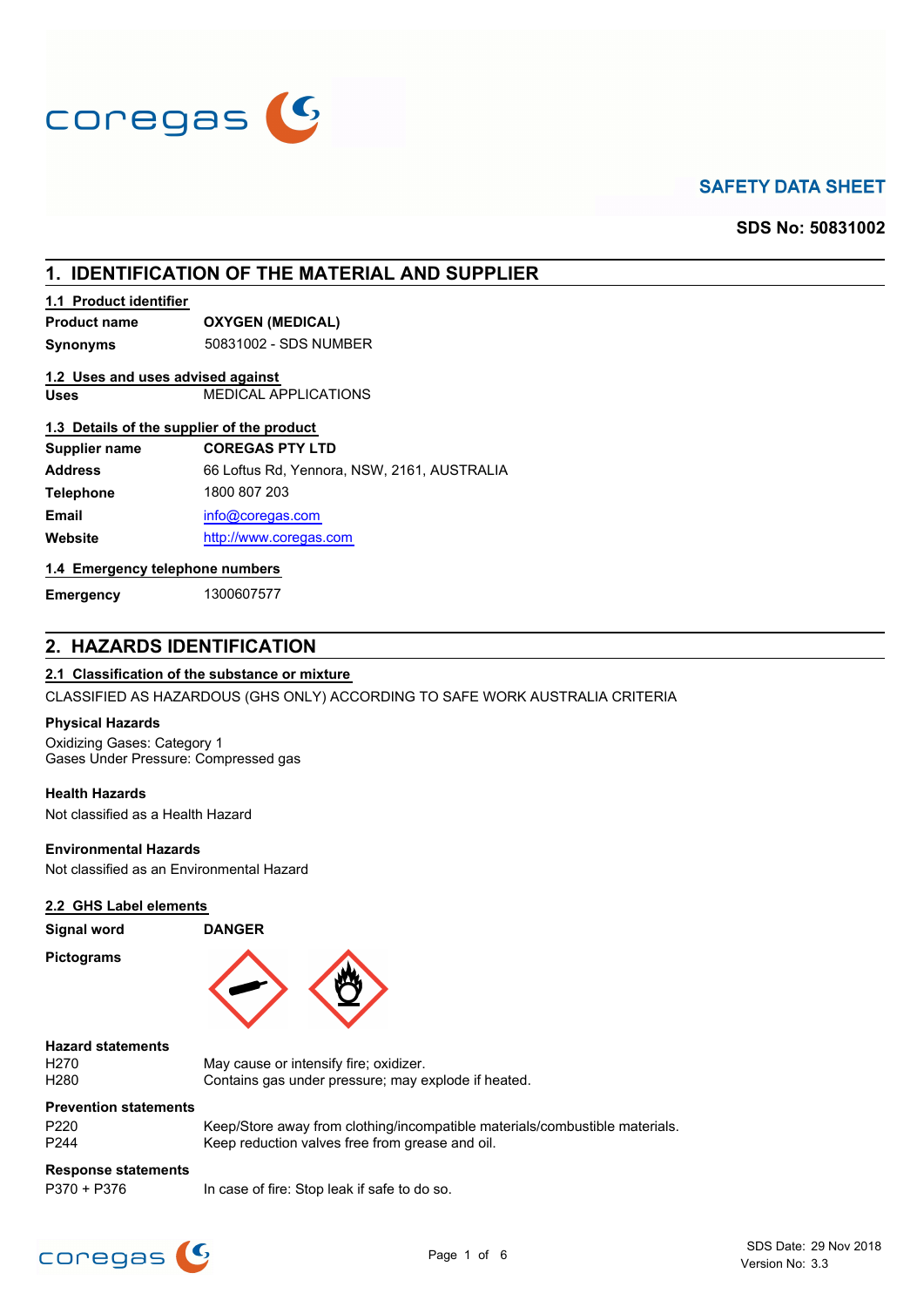# **PRODUCT NAME OXYGEN (MEDICAL)**

### **Storage statements**

P410 + P403 Protect from sunlight. Store in a well-ventilated place.

### **Disposal statements**

None allocated.

### **2.3 Other hazards**

No information provided.

# **3. COMPOSITION/ INFORMATION ON INGREDIENTS**

### **3.1 Substances / Mixtures**

| Ingredient<br>. .            | lumber | Ee <sup>-</sup><br><b>Number</b> | Content<br>. |
|------------------------------|--------|----------------------------------|--------------|
| .<br><b>GEN</b><br>$\lambda$ | '-44-  | 1-956-9<br>ົດລາ<br>້             | 100%         |

# **4. FIRST AID MEASURES**

### **4.1 Description of first aid measures**

| Eye                         | Adverse effects not expected from this product.                                           |
|-----------------------------|-------------------------------------------------------------------------------------------|
| <b>Inhalation</b>           | If inhaled, remove from contaminated area. Apply artificial respiration if not breathing. |
| <b>Skin</b>                 | Adverse effects not expected from this product.                                           |
| Ingestion                   | Ingestion is not considered a potential route of exposure.                                |
| <b>First aid facilities</b> | None allocated.                                                                           |

### **4.2 Most important symptoms and effects, both acute and delayed**

Continuous inhalation of concentrations higher than 75% may cause nausea, dizziness, respiratory difficulty and convulsion.

### **4.3 Immediate medical attention and special treatment needed**

Treatment for hyperoxia.

# **5. FIRE FIGHTING MEASURES**

### **5.1 Extinguishing media**

Use water fog to cool containers from protected area.

### **5.2 Special hazards arising from the substance or mixture**

Non flammable - oxidising agent. Supports combustion and may cause fire/explosion in contact with incompatible substances, strong acids, reducing agents, combustibles and flammables. Materials which burn in air, will burn more vigorously in oxygen enriched atmospheres.

### **5.3 Advice for firefighters**

Temperatures in a fire may cause cylinders to rupture and internal pressure relief devices to be activated. Cool cylinders or containers exposed to fire by applying water from a protected location. Do not approach cylinders or containers suspected of being hot. Remove cool cylinders from the path of the fire if safe to do so. Ensure working area is well ventilated before re-use. Notify the manufacturer that you will be returning a faulty cylinder. Residual product will be disposed of when the cylinder is returned.

### **5.4 Hazchem code**

2S

- Fine Water Spray.
- S Risk of violent reaction or explosion. Wear full fire kit and breathing apparatus. Dilute spill and run-off.

# **6. ACCIDENTAL RELEASE MEASURES**

### **6.1 Personal precautions, protective equipment and emergency procedures**

If the cylinder is leaking, evacuate area of personnel. Inform manufacturer/supplier of leak. Use Personal Protective Equipment (PPE) as detailed in Section 8 of the SDS.

### **6.2 Environmental precautions**

Prevent from entering sewers, basements and workpits, or any place where its accumulation can be dangerous.

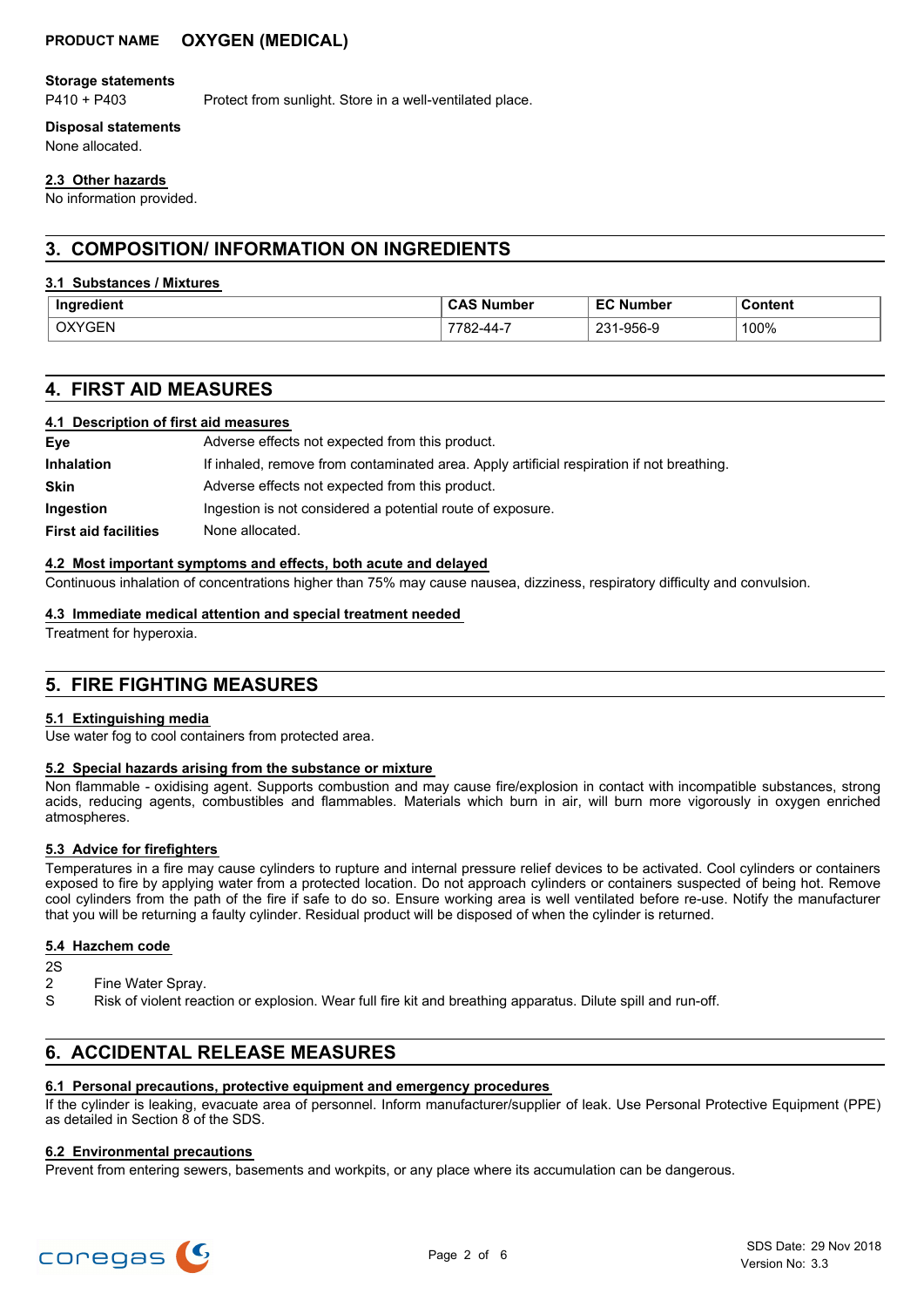### **6.3 Methods of cleaning up**

Carefully move material to a well ventilated remote area, then allow to discharge if safe to do so. Do not attempt to repair leaking valve or cylinder safety devices.

### **6.4 Reference to other sections**

See Sections 8 and 13 for exposure controls and disposal.

# **7. HANDLING AND STORAGE**

### **7.1 Precautions for safe handling**

Use of safe work practices are recommended to avoid inhalation. Do not drag, drop, slide or roll cylinders. The uncontrolled release of a gas under pressure may cause physical harm. Use a suitable hand truck for cylinder movement.

### **7.2 Conditions for safe storage, including any incompatibilities**

Do not store near sources of ignition or incompatible materials. Cylinders should be stored below 65°C in a secure area, upright and restrained to prevent cylinders from falling. Cylinders should also be stored in a dry, well ventilated area constructed of non-combustible material with firm level floor (preferably concrete), away from areas of heavy traffic and emergency exits.

### **7.3 Specific end uses**

No information provided.

# **8. EXPOSURE CONTROLS / PERSONAL PROTECTION**

### **8.1 Control parameters**

### **Exposure standards**

No exposure standards have been entered for this product.

### **Biological limits**

No biological limit values have been entered for this product.

### **8.2 Exposure controls**

No special precautions are normally required when handling this product. **Engineering controls**

### **PPE**

| Eye / Face  | Wear safety glasses.                         |
|-------------|----------------------------------------------|
| Hands       | Wear leather gloves.                         |
| Body        | Wear safety boots.                           |
| Respiratory | Not required under normal conditions of use. |



# **9. PHYSICAL AND CHEMICAL PROPERTIES**

# **9.1 Information on basic physical and chemical properties**

| Appearance                   | <b>COLOURLESS GAS</b> |
|------------------------------|-----------------------|
| Odour                        | <b>ODOURLESS</b>      |
| <b>Flammability</b>          | <b>NON FLAMMABLE</b>  |
| <b>Flash point</b>           | <b>NOT RELEVANT</b>   |
| <b>Boiling point</b>         | $-183^{\circ}$ C      |
| <b>Melting point</b>         | $-219^{\circ}$ C      |
| <b>Evaporation rate</b>      | <b>NOT AVAILABLE</b>  |
| рH                           | NOT AVAILABLE         |
| <b>Vapour density</b>        | <b>NOT AVAILABLE</b>  |
| <b>Specific gravity</b>      | <b>NOT AVAILABLE</b>  |
| Solubility (water)           | <b>INSOLUBLE</b>      |
| Vapour pressure              | <b>NOT AVAILABLE</b>  |
| <b>Upper explosion limit</b> | <b>NOT RELEVANT</b>   |
| <b>Lower explosion limit</b> | <b>NOT RELEVANT</b>   |

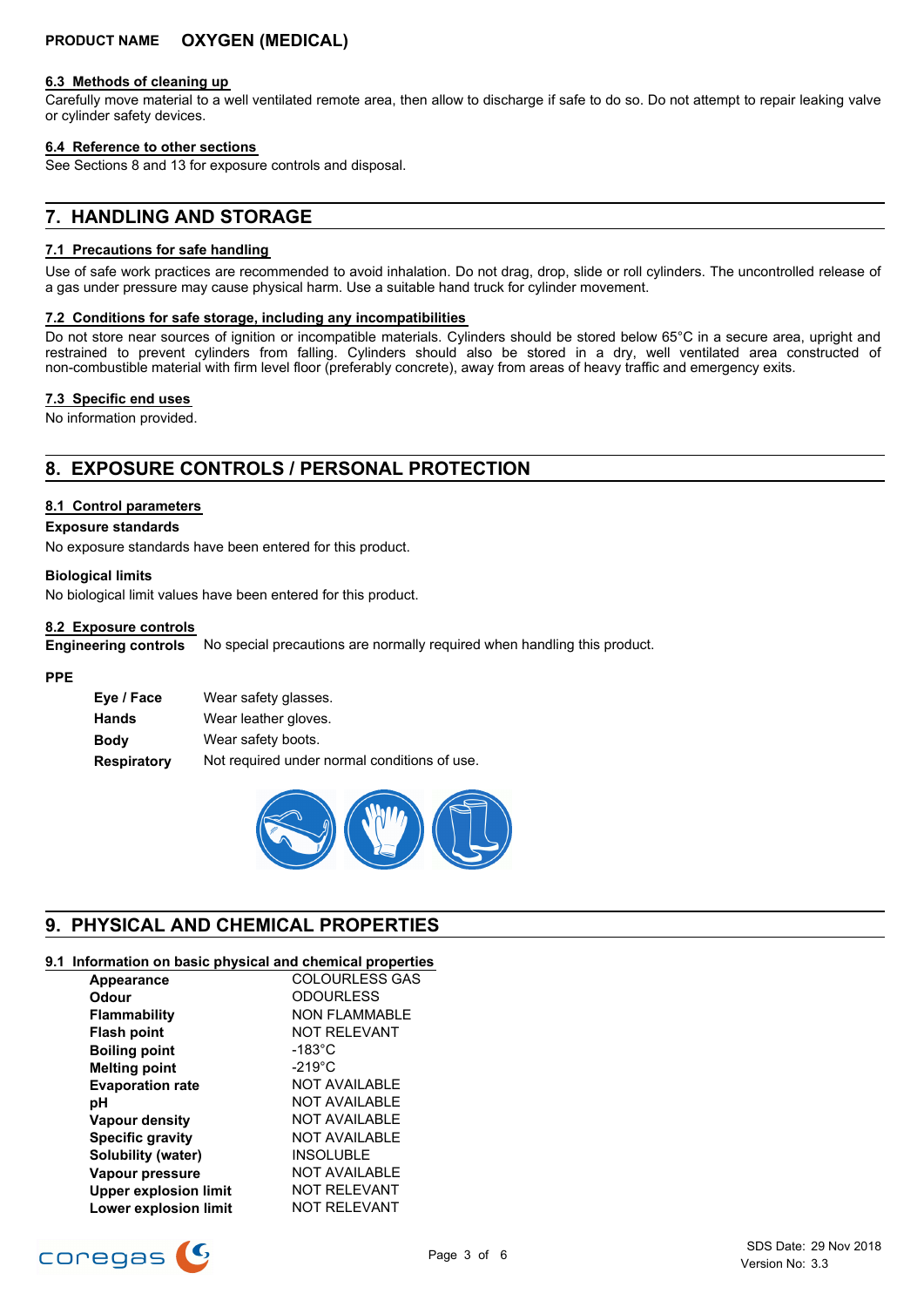# **PRODUCT NAME OXYGEN (MEDICAL)**

### **9.1 Information on basic physical and chemical properties**

| <b>Partition coefficient</b>     | NOT AVAILABLE        |
|----------------------------------|----------------------|
| <b>Autoignition temperature</b>  | <b>NOT AVAILABLE</b> |
| <b>Decomposition temperature</b> | <b>NOT AVAILABLE</b> |
| <b>Viscosity</b>                 | <b>NOT AVAILABLE</b> |
| <b>Explosive properties</b>      | <b>NOT AVAILABLE</b> |
| <b>Oxidising properties</b>      | <b>OXIDISING GAS</b> |
| <b>Odour threshold</b>           | <b>NOT AVAILABLE</b> |

# **10. STABILITY AND REACTIVITY**

### **10.1 Reactivity**

Unreactive under normal conditions.

#### **10.2 Chemical stability**

Stable under recommended conditions of storage.

### **10.3 Possibility of hazardous reactions**

Polymerization will not occur.

### **10.4 Conditions to avoid**

Avoid heat, sparks, open flames and other ignition sources.

### **10.5 Incompatible materials**

Combustible materials such as oil and grease can spontaneously ignite at low temperatures in oxygen enriched atmospheres. Materials which burn in air, will burn more vigorously in oxygen enriched atmospheres. Incompatible with reducing agents (e.g. sulphites).

### **10.6 Hazardous decomposition products**

This material will not decompose to form hazardous products other than that already present.

# **11. TOXICOLOGICAL INFORMATION**

### **11.1 Information on toxicological effects**

| <b>Acute toxicity</b>       | Based on available data, the classification criteria are not met.                                                              |
|-----------------------------|--------------------------------------------------------------------------------------------------------------------------------|
| <b>Skin</b>                 | Not classified as a skin irritant.                                                                                             |
| Eye                         | Not classified as an eye irritant.                                                                                             |
| <b>Sensitisation</b>        | Not classified as causing skin or respiratory sensitisation.                                                                   |
| <b>Mutagenicity</b>         | Not classified as a mutagen.                                                                                                   |
| Carcinogenicity             | Not classified as a carcinogen.                                                                                                |
| <b>Reproductive</b>         | Not classified as a reproductive toxin.                                                                                        |
| STOT - single<br>exposure   | Not classified as causing organ damage from single exposure.                                                                   |
| STOT - repeated<br>exposure | Continuous inhalation of concentrations higher than 75% may cause nausea, dizziness, respiratory difficulty<br>and convulsion. |
| <b>Aspiration</b>           | Not classified as causing aspiration.                                                                                          |

# **12. ECOLOGICAL INFORMATION**

### **12.1 Toxicity**

No ecological damage caused by this product.

# **12.2 Persistence and degradability**

Not applicable.

# **12.3 Bioaccumulative potential**

Not applicable.

**12.4 Mobility in soil** The substance is a gas, not applicable.

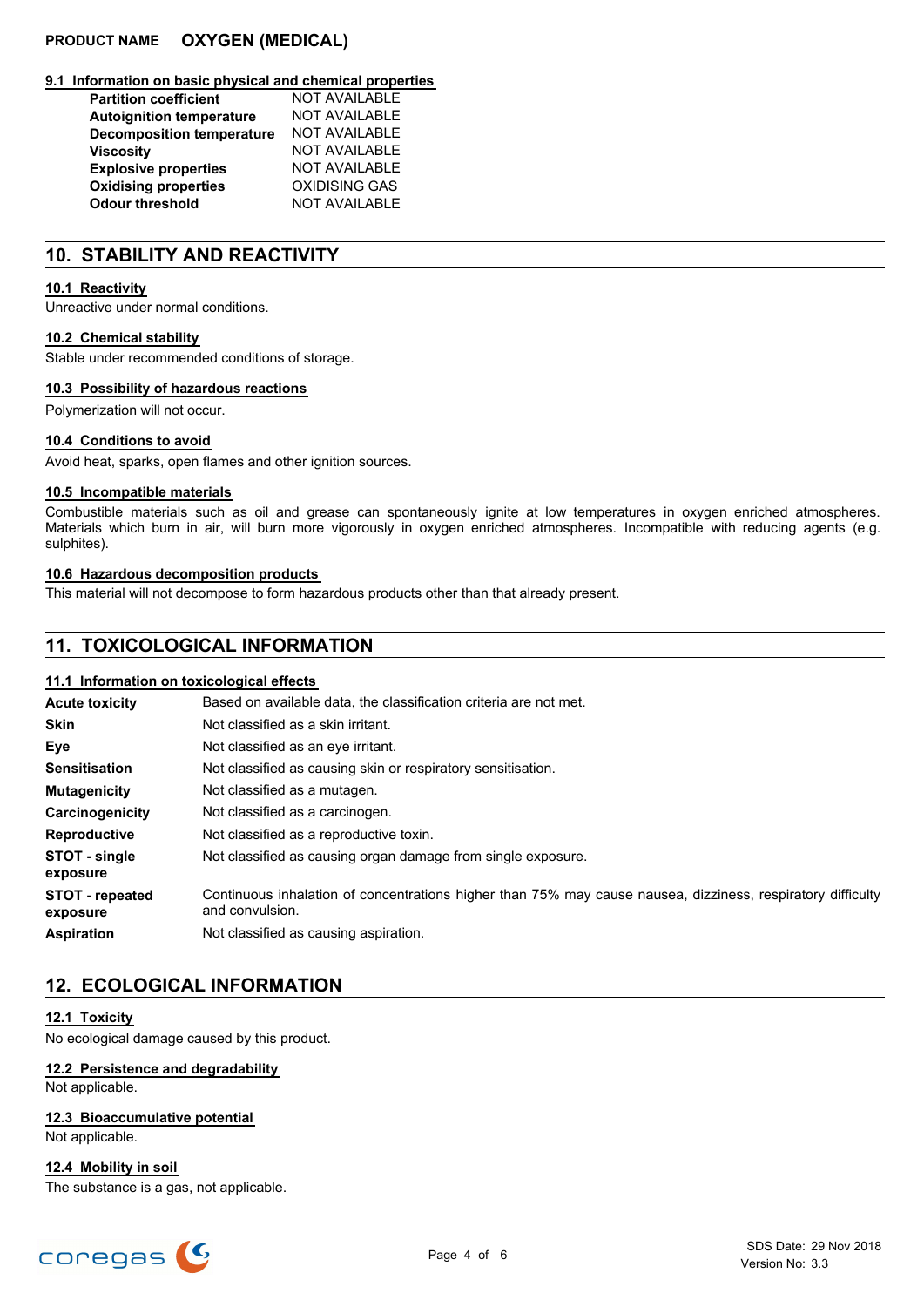# **PRODUCT NAME OXYGEN (MEDICAL)**

### **12.5 Other adverse effects**

No information provided.

# **13. DISPOSAL CONSIDERATIONS**

### **13.1 Waste treatment methods**

Cylinders should be returned to the manufacturer or supplier for disposal of contents. **Waste disposal**

Legislation **Dispose of in accordance with relevant local legislation.** 

# **14. TRANSPORT INFORMATION**

### **CLASSIFIED AS A DANGEROUS GOOD BY THE CRITERIA OF THE ADG CODE**



|                                     | <b>LAND TRANSPORT (ADG)</b> | <b>SEA TRANSPORT (IMDG / IMO)</b> | AIR TRANSPORT (IATA / ICAO) |
|-------------------------------------|-----------------------------|-----------------------------------|-----------------------------|
| 14.1 UN Number                      | 1072                        | 1072                              | 1072                        |
|                                     |                             |                                   |                             |
| 14.2 Proper<br><b>Shipping Name</b> | OXYGEN, COMPRESSED          | OXYGEN, COMPRESSED                | OXYGEN, COMPRESSED          |
| 14.3 Transport<br>hazard classes    | 2.2.5.1                     | 2.2.5.1                           | 2.2.5.1                     |
| 14.4 Packing Group                  | None allocated.             | None allocated.                   | None allocated.             |

### **14.5 Environmental hazards**

No information provided.

### **14.6 Special precautions for user**

| <b>Hazchem code</b> | 2S                                                       |
|---------------------|----------------------------------------------------------|
| <b>GTEPG</b>        | 2C <sub>6</sub>                                          |
| <b>EMS</b>          | $F-C. S-W$                                               |
| Other information   | Ensure cylinder is separated from driver and foodstuffs. |

# **15. REGULATORY INFORMATION**

### **15.1 Safety, health and environmental regulations/legislation specific for the substance or mixture**

- A poison schedule number has not been allocated to this product using the criteria in the Standard for the Uniform Scheduling of Medicines and Poisons (SUSMP). **Poison schedule** Safework Australia criteria is based on the Globally Harmonised System (GHS) of Classification and **Classifications**
- Labelling of Chemicals.
- **AUSTRALIA: AICS (Australian Inventory of Chemical Substances)** All components are listed on AICS, or are exempt. **Inventory listings**

# **16. OTHER INFORMATION**

| <b>Additional information</b> | PERSONAL PROTECTIVE EQUIPMENT GUIDELINES:                                                            |
|-------------------------------|------------------------------------------------------------------------------------------------------|
|                               | The recommendation for protective equipment contained within this report is provided as a quide      |
|                               | only. Factors such as form of product, method of application, working environment, quantity used,    |
|                               | product concentration and the availability of engineering controls should be considered before final |
|                               | selection of personal protective equipment is made.                                                  |